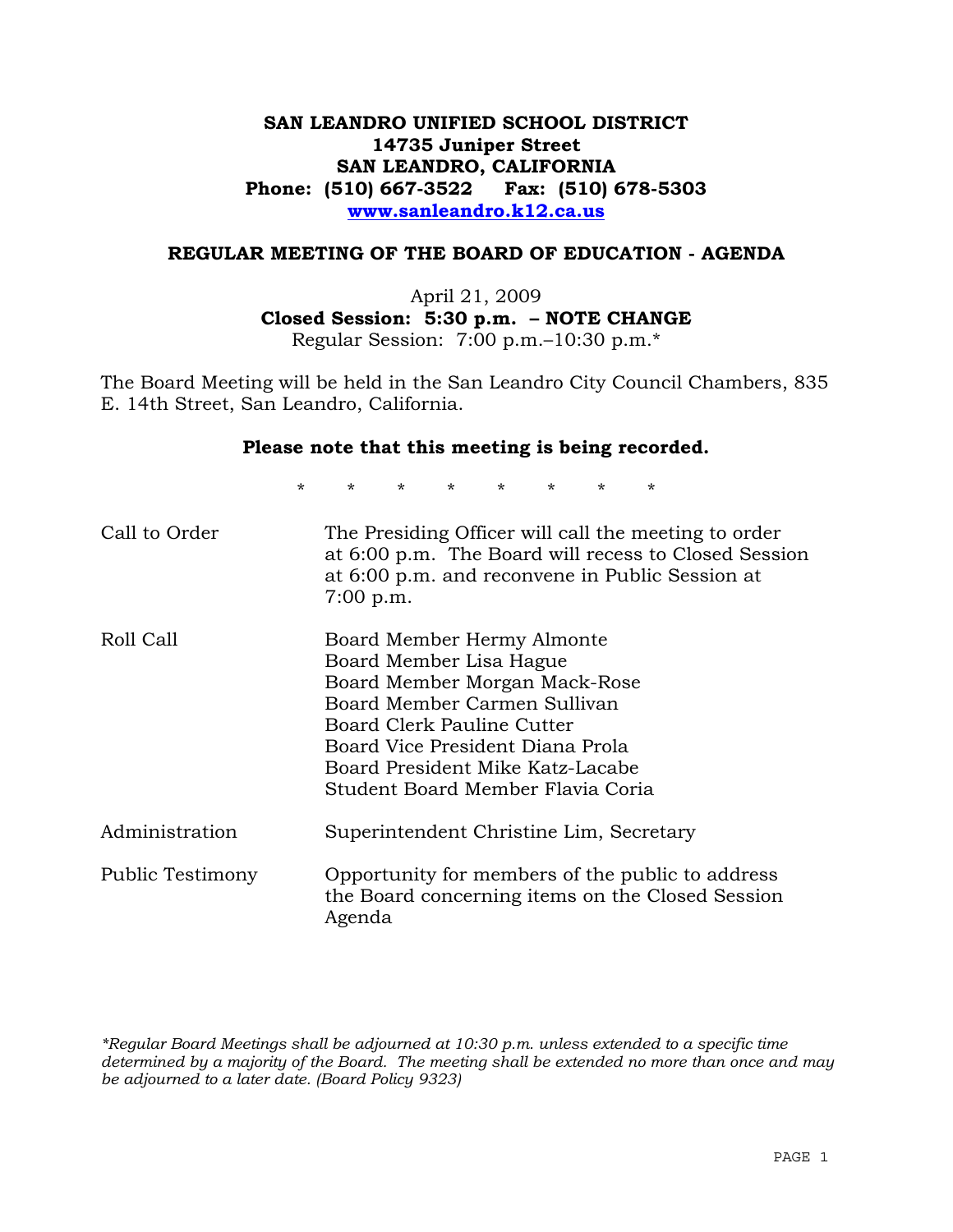Prior to the Public Session, the Board will meet in Closed Session pursuant to Education Code Sections 35146 and 48918(c), and Government Code Sections 54957, 54957.6, 54956.9(b), 54956.8, 54956.9, and 54956.

- a) Student Expulsions
- b) Public Employee Discipline/Dismissal/Release/Hiring
- c) Conference with Labor Negotiator
- d) Conference with Legal Counsel Anticipated Litigation Significant exposure to litigation
- e) Conference with Real Property Negotiator Property(ies)
- f) Conference with Legal Counsel Existing Litigation
- g) Tort Claims 1 case

| Report Closed<br><b>Session Action</b> | Motion __________ Second _________ Vote ________      |                                                                                                                                                                                                                                                                                                                                                                                                                                                                                                                                                                                                                                                                                                                                                                                                                                                                                                                                                                                                                        |
|----------------------------------------|-------------------------------------------------------|------------------------------------------------------------------------------------------------------------------------------------------------------------------------------------------------------------------------------------------------------------------------------------------------------------------------------------------------------------------------------------------------------------------------------------------------------------------------------------------------------------------------------------------------------------------------------------------------------------------------------------------------------------------------------------------------------------------------------------------------------------------------------------------------------------------------------------------------------------------------------------------------------------------------------------------------------------------------------------------------------------------------|
| Pledge of Allegiance                   |                                                       |                                                                                                                                                                                                                                                                                                                                                                                                                                                                                                                                                                                                                                                                                                                                                                                                                                                                                                                                                                                                                        |
| Approve Agenda                         |                                                       | Approve the Regular Meeting Agenda of April 21, 2009                                                                                                                                                                                                                                                                                                                                                                                                                                                                                                                                                                                                                                                                                                                                                                                                                                                                                                                                                                   |
|                                        | Motion ___________ Second ____________ Vote _________ |                                                                                                                                                                                                                                                                                                                                                                                                                                                                                                                                                                                                                                                                                                                                                                                                                                                                                                                                                                                                                        |
| Legal Statement                        | 54954.2(a)                                            | Members of the audience who wish to address the<br>Board are asked to complete the yellow card available at<br>the entrance and submit it to the Board's Administrative<br>Assistant. Speakers who have completed the card will be<br>called when the item is reached on the agenda or, for<br>non-agenda items, during the Public Testimony. Cards<br>are to be turned in before the item is reached on the<br>agenda. Please note that this meeting is being recorded.<br>State law prohibits the Board of Education from taking<br>any action on or discussing items that are not on the<br>posted agenda except to A) briefly respond to statements<br>made or questions posed by the public in attendance; B)<br>ask questions for clarification; C) provide a reference to a<br>staff member or other resource for factual information in<br>response to the inquiry; or D) ask a staff member to<br>report back on the matter at the next meeting and/or put<br>it on a future agenda. (Government Code Section |

**PRESENTATIONS**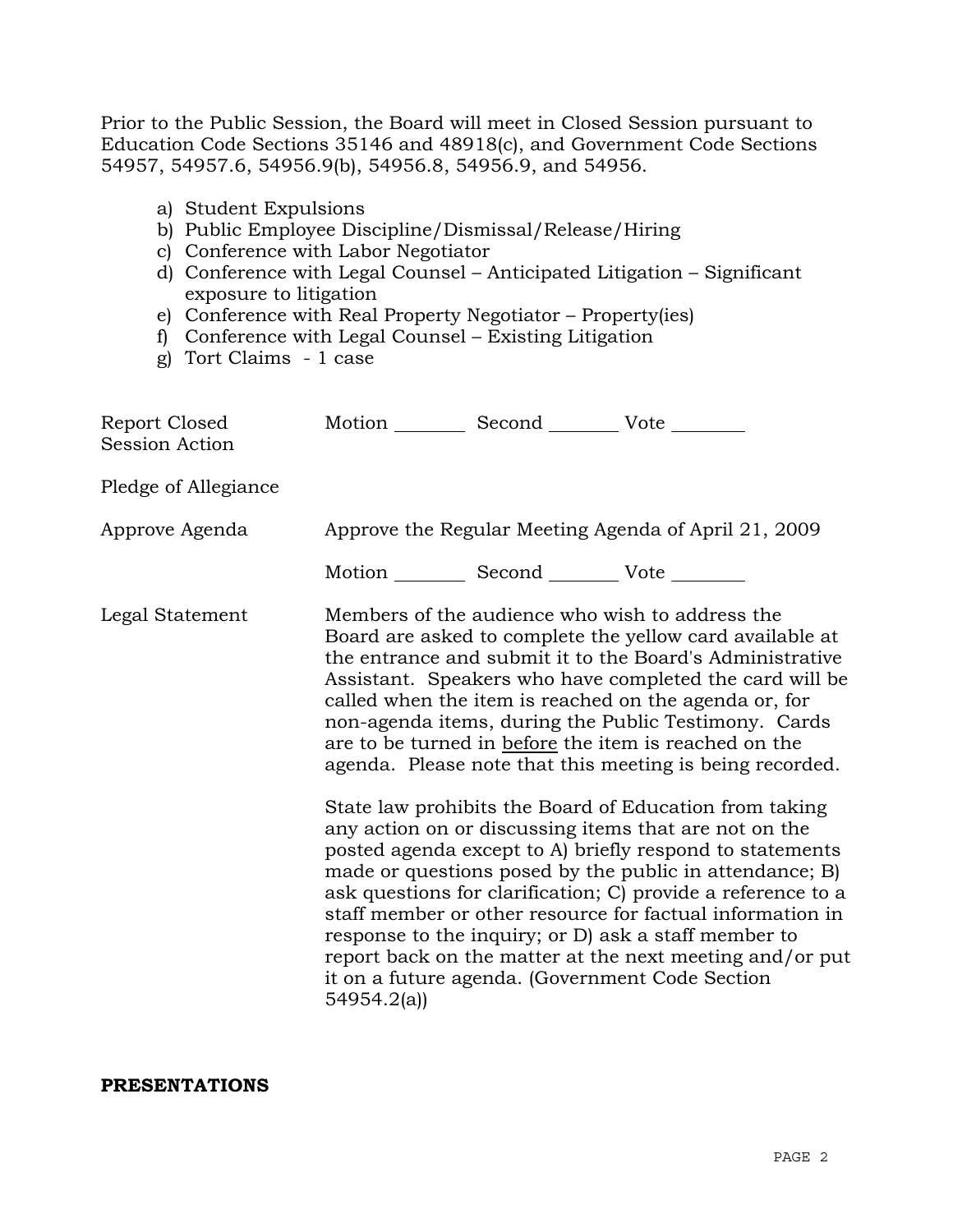**7:00-7:15 p.m.** \* Certificates of Commendation will be presented to the winners of the California State Distribution Education Clubs of America (DECA) Conference, March 5-8, 2009:

> Eden Area Regional Occupation Program (EAROP) Marketing Education and Academy for Business and Finance:

- Victor Holanda, 1<sup>st</sup> Place in Entrepreneurship
- Liz Escobar, 2<sup>nd</sup> Place, in Entrepreneurship

State Top 8 Overall:

- Chelsea Johnston, Accounting, EAROP Marketing Education
- Magdelano Meraz, Apparel and Accessories, EAROP Marketing Education
- David Flores, Food marketing, Academy for Business and Finance
- Gaby Chavez, Entrepreneurship Franchise, EAROP Marking Education
- Brian Lee, Entrepreneurship Franchise, Academy for Business and Finance
- Robert Crayton, Entrepreneurship Franchise, EAROP Marketing Education
- Christian Francisco, Entrepreneurship Franchise, EAROP Marketing Education
- Ron Cannon, Abby Lagasca and Jamie Hyunh, Marking Research, Academy for Business and Finance
- Maellene Delos Santos, Johana Palomares and Taj Simnmons, Marketing Research, Academy for Business and Finance
- Ashley Getti and Belen Ponce-Romos, Community Service, Academy for Business and Finance

Top Marks in their Individual Series Role Plays:

- Delana Truong Quick Serve Marketing 1st Place Role Play
- Danae Pratt Hotel and Lodging Management Top 8 Role Play
- Angel Alcantar Marketing Management Top 8 Role Play
- **7:15-7:45 p.m**. \* The staff of Educational Services will present the District's Academic Plan for the Bilingual Program. The presentation will include state and district history of bilingual education, district compliance requirements, current program configurations, the academic performance of students in the program, and challenges faced by the program.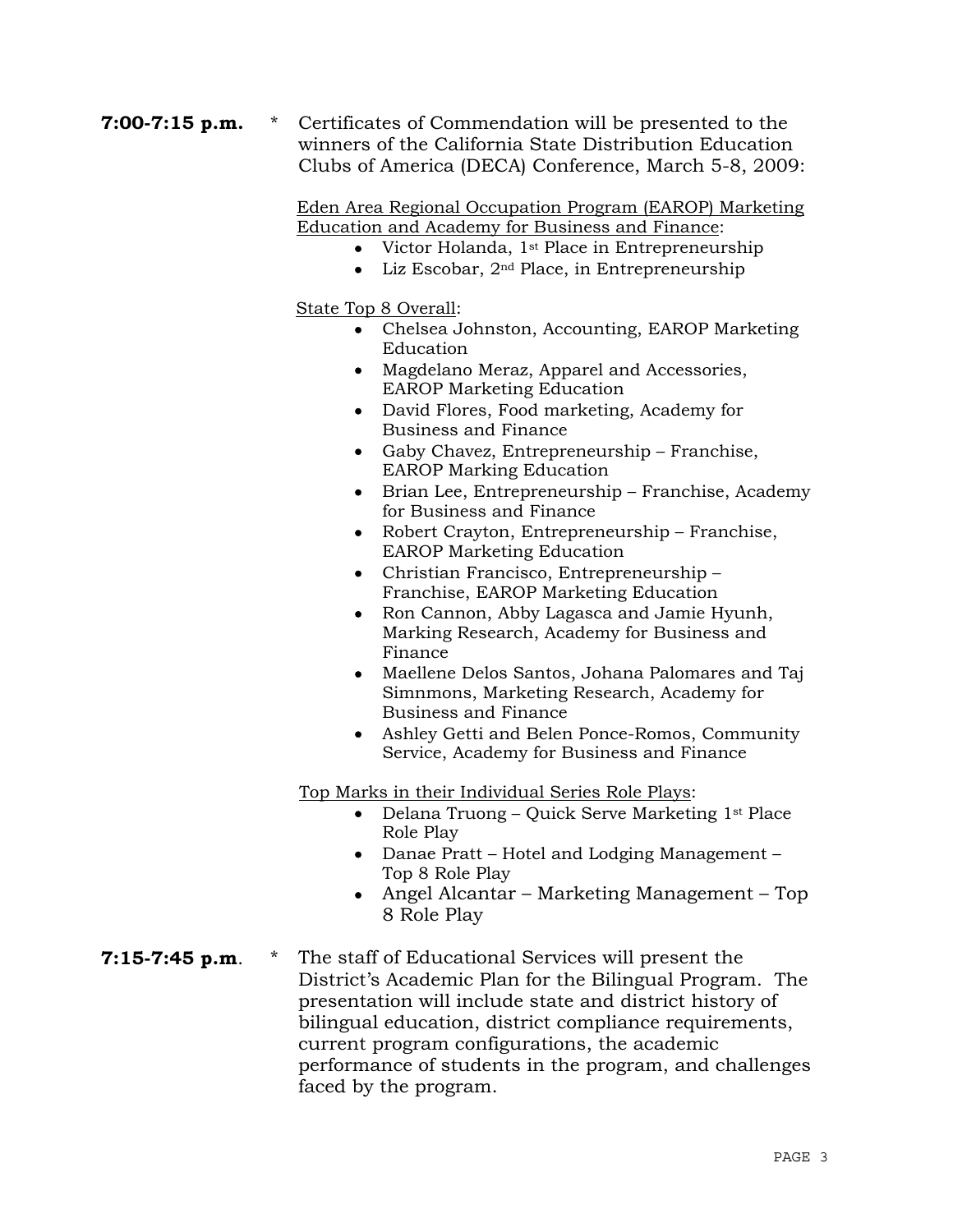**7:45-8:05 p.m.** \* Adult School Principal Susanne Wong will present an overview of Adult School programs, students and services. She will describe the apportionment reductions in response to the Governor's Budget of 15.4% cuts for this year and the 4.5% cuts to next year. She will describe the impacts of these reductions and the continuing need to maintain all adult school funds in response to the local economic needs to K12 support for concurrent twelfth grade student at San Leandro and Lincoln High Schools, provide literacy and parenting classes, active senior classes, GED/High School Diploma, and career technical training for residents of our community who need to reenter the workforce.

# **8:05-8:20 p.m. PUBLIC TESTIMONY ON NON-AGENDA ITEMS**

# **8:20-8:30 p.m. PUBLIC HEARING**

Public Hearing Comments are limited to 3 minutes per speaker, subject to adjustment by the Board President. Members of the audience who wish to address the Board regarding the Public Hearing are asked to complete the yellow card available at the entrance and submit it to the Board's Administrative Assistant.

## **PUBLIC HEARING**

A public hearing will be conducted regarding the San Leandro Teachers' Association Initial Proposals to the San Leandro Unified School District.

The Board of Education acknowledges receipt of the San Leandro Teachers' Association Initial Proposal for a new Collective Bargaining Agreement. The Board is required to conduct a "sunshine" process and hold a public hearing in an open session of the Board of Education. This is the second and final public hearing. By conducting a public hearing on a regularly scheduled Board meeting, the District will have met the requirement under Government Code 3547.

a. Board President opens the public hearing

Motion Second Vote

- b. Public Testimony
- c. Board President closes the public hearing

Motion <u>Second</u> Vote

**ACTION ITEMS**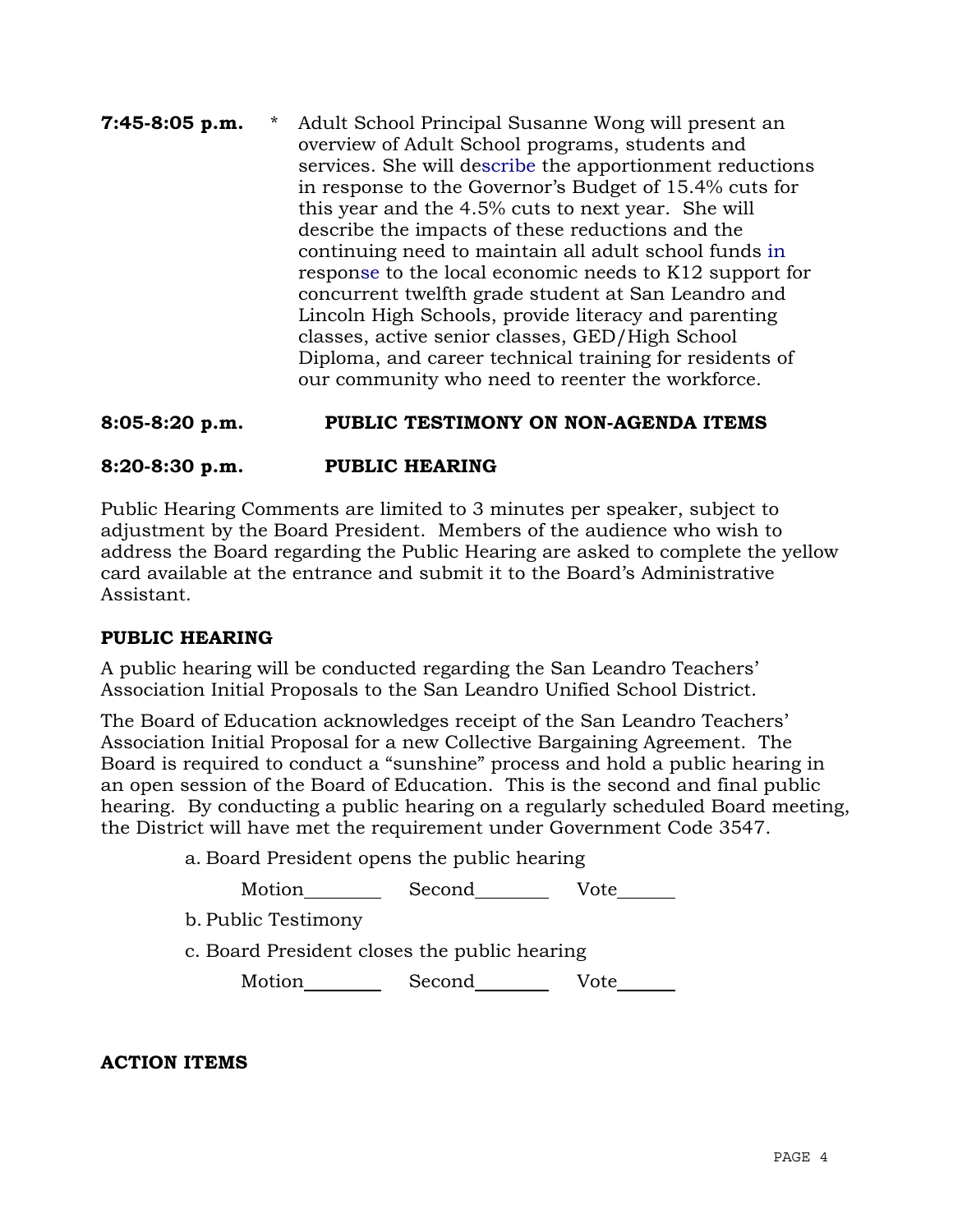These items are presented for action at this time. Some may have been reviewed at a previous meeting.

Human Resources

| $2.1-A$                  | <b>Staff Recommendation:</b>                    |                                             |      |
|--------------------------|-------------------------------------------------|---------------------------------------------|------|
| San Leandro Teachers'    |                                                 | Accept receipt of the San Leandro Teachers' |      |
| Association (SLTA)       | Association (SLTA) Initial Proposals to the San |                                             |      |
| Initial Proposals to the | Leandro Unified School District.                |                                             |      |
| San Leandro Unified      |                                                 |                                             |      |
| School District          | Motion                                          | Second                                      | Vote |

# **PUBLIC HEARING**

A public hearing will be conducted regarding the Teamsters Union Local No. 856/Alameda Building Trades Council Initial Proposals to the San Leandro Unified School District.

The Board of Education acknowledges receipt of the Teamsters Union Local No. 856/Alameda Building Trades Council's Initial Proposals for a successor agreement. The Board is required to conduct a "sunshine" process and hold a public hearing in an open session of the Board of Education. This is the second and final public hearing. By conducting a public hearing on a regularly scheduled Board meeting, the District will have met the requirement under Government Code 3547.

a. Board President opens the public hearing

Motion Second Vote

b. Public Testimony

c. Board President closes the public hearing

Motion Second Vote

# **ACTION ITEM**

These items are presented for action at this time. Some may have been reviewed at a previous meeting.

Human Resources

2.2-A Staff Recommendation: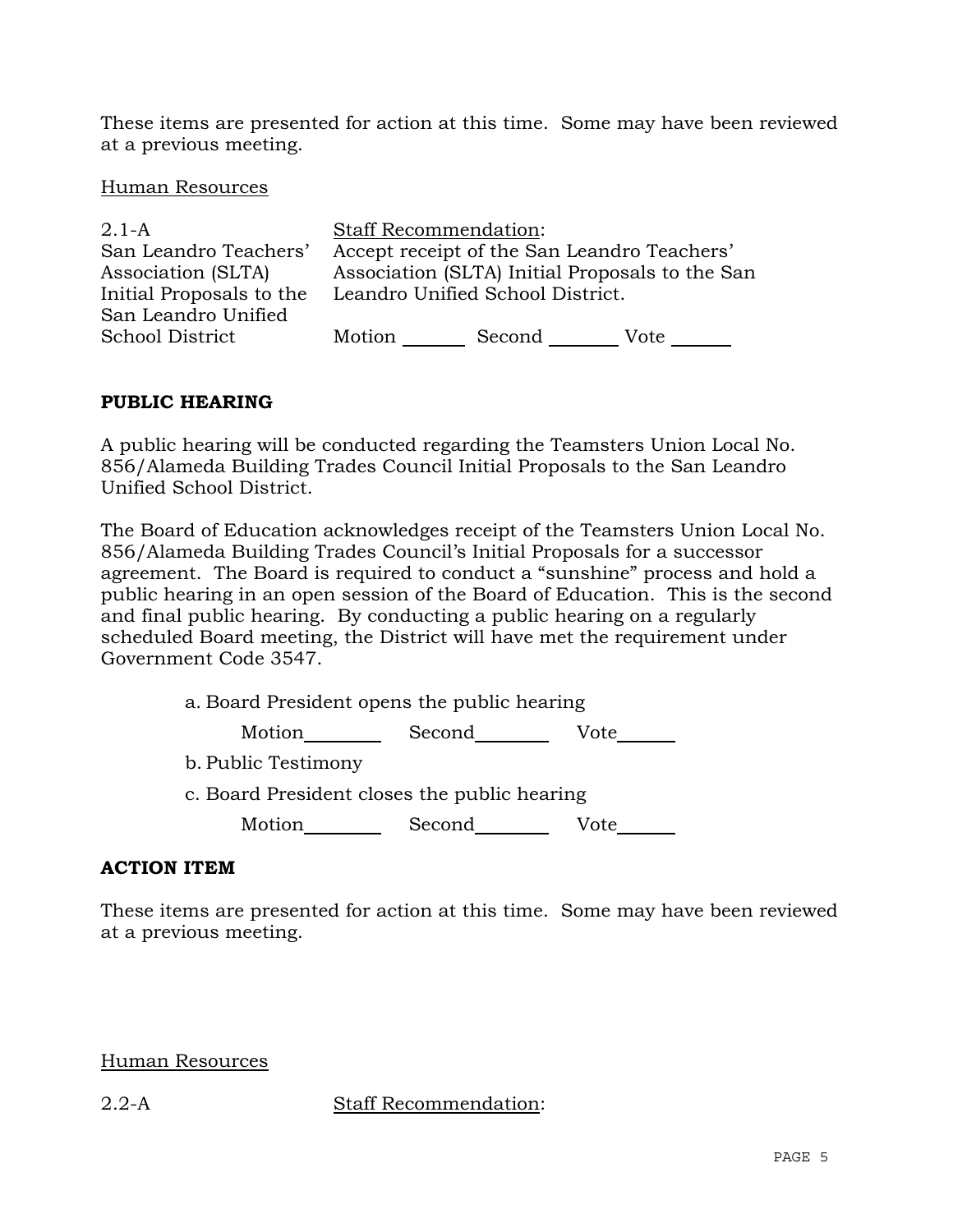|                        | Teamsters' Union Local Accept receipt of the Teamsters' Union Local No. |
|------------------------|-------------------------------------------------------------------------|
| No. 856/Alameda        | 856/Alameda Building Trades Council Initial                             |
| <b>Building Trades</b> | Proposals to the San Leandro Unified School                             |
| Council Initial        | District.                                                               |
| Proposals to the San   |                                                                         |
| Leandro Unified School |                                                                         |
| District               | Second<br>Motion<br>Vote                                                |

# **8:30-9:15 p.m. REPORTS**

 Correspondence Student Board Member Report Union Representatives' Report Superintendent's Report Board Committee Reports

- City/District Liaison
- Curriculum
- Facilities/Technology
- Finance
- Policy

Board Representatives' Reports

- Alameda School Boards Association
- Eden Area Regional Occupational Program

# **9:15-9:35 p.m. CONSENT ITEMS**

These items are considered routine and may be enacted by a single motion. At the request of any member of the Board, any item on the consent agenda shall be removed and given individual consideration for action as a regular agenda item.

# General Services

| $1.1-C$<br>Approval of Board<br>Minutes $-$ March 3,<br>2009 | Staff Recommendation:<br>Approve the minutes of the regular Board meeting<br>held on March 3, 2009.         |  |  |
|--------------------------------------------------------------|-------------------------------------------------------------------------------------------------------------|--|--|
|                                                              | Motion Second Vote                                                                                          |  |  |
| $1.2 - C$<br>Approval of Board<br>Minutes – March 9,<br>2009 | <b>Staff Recommendation:</b><br>Approve the minutes of the special Board meeting<br>held on March 9, 2009.  |  |  |
|                                                              | Motion Second Vote                                                                                          |  |  |
| $1.3-C$<br>Approval of Board<br>Minutes – March $12$ ,       | <b>Staff Recommendation:</b><br>Approve the minutes of the special Board meeting<br>held on March 12, 2009. |  |  |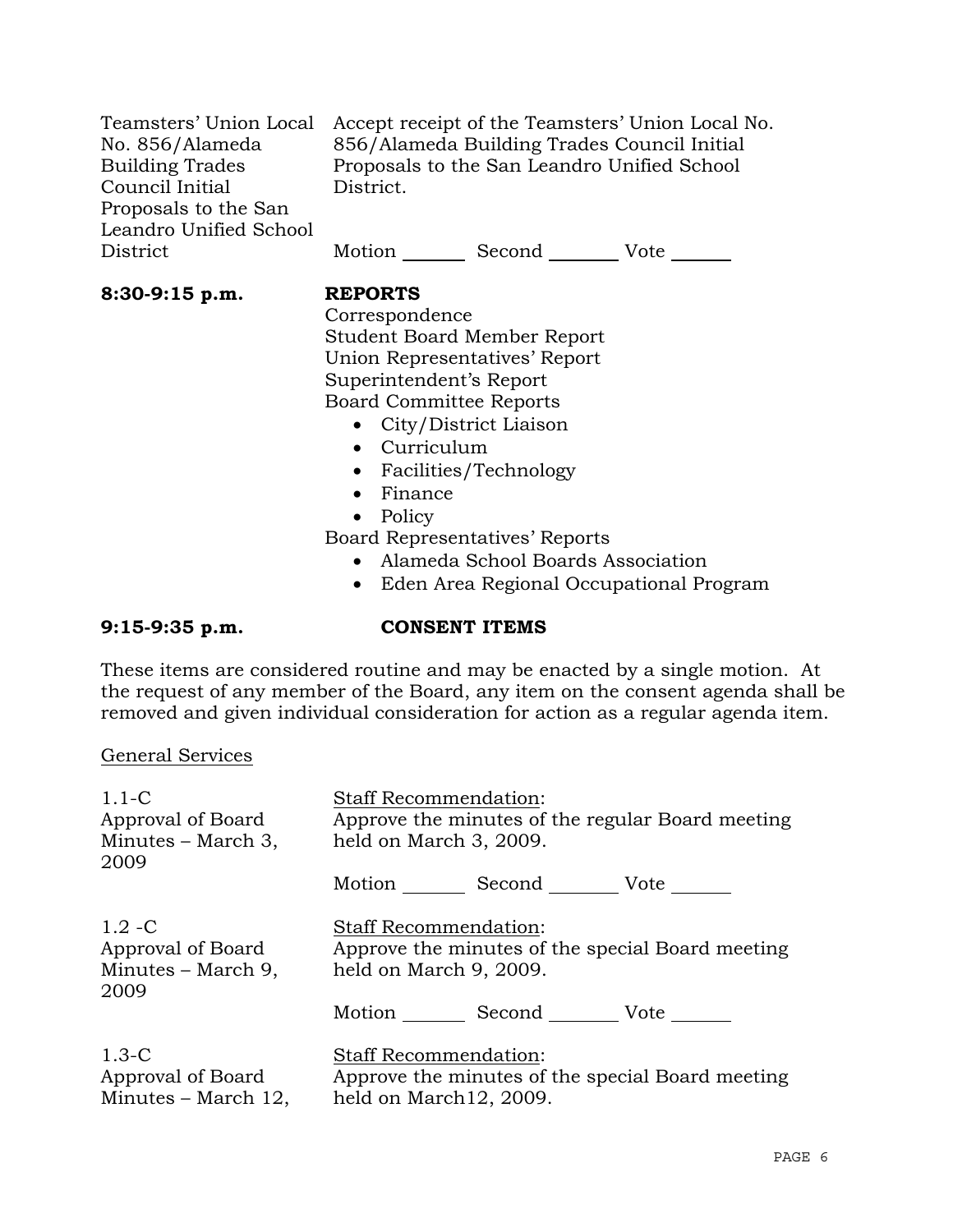| 2009                                                                 |                                                                                                     |                                                                                           |                                                  |  |
|----------------------------------------------------------------------|-----------------------------------------------------------------------------------------------------|-------------------------------------------------------------------------------------------|--------------------------------------------------|--|
|                                                                      |                                                                                                     | Motion _________ Second __________ Vote _______                                           |                                                  |  |
| $1.4-C$<br>Approval of Board<br>Minutes – March 17,                  | Staff Recommendation:<br>Approve the minutes of the regular Board meeting<br>held on March17, 2009. |                                                                                           |                                                  |  |
| 2009                                                                 |                                                                                                     | Motion _________ Second __________ Vote _______                                           |                                                  |  |
| $1.5-C$<br>Approval of Board<br>Minutes – March 31,<br>2009          | Staff Recommendation:<br>held on March17, 2009.                                                     |                                                                                           | Approve the minutes of the special Board meeting |  |
|                                                                      |                                                                                                     | Motion _________ Second __________ Vote _______                                           |                                                  |  |
| Human Resources                                                      |                                                                                                     |                                                                                           |                                                  |  |
| $2.1-C$<br>Acceptance of<br>Personnel Report                         | Staff Recommendation:                                                                               | Accept Personnel Report as submitted.                                                     |                                                  |  |
|                                                                      |                                                                                                     | Motion _________ Second __________ Vote _______                                           |                                                  |  |
| $2.2 - C$<br>Renewal of Student<br><b>Teaching Agreements</b>        | Staff Recommendation:<br>University.                                                                | Approve the renewal of the Student Teaching<br>Agreements between the District and Patten |                                                  |  |
|                                                                      |                                                                                                     | Motion _________ Second __________ Vote _______                                           |                                                  |  |
| $2.3-C$<br>Resolution #09-25 Day<br>of the Teacher                   | Staff Recommendation:<br>2009, as Day of the Teacher.                                               |                                                                                           | Adopt Resolution #09-25 Designating Mary 13,     |  |
|                                                                      |                                                                                                     | Motion _________ Second __________ Vote _______                                           |                                                  |  |
| $2.4-C$<br>Resolution #09-26<br>School Nurses Day                    | Staff Recommendation:<br>2009, as School Nurses Day.                                                | Adopt Resolution #09-26 Designating May 13,                                               |                                                  |  |
|                                                                      |                                                                                                     | Motion _________ Second __________ Vote _______                                           |                                                  |  |
| $2.5-C$<br>Resolution #09-27<br>Classified School<br>Employees' Week | Staff Recommendation:                                                                               | 2009, as Classified School Employees' Week.                                               | Adopt Resolution #09-27 Designating May 18-22,   |  |
|                                                                      | Motion                                                                                              | Second Vote                                                                               |                                                  |  |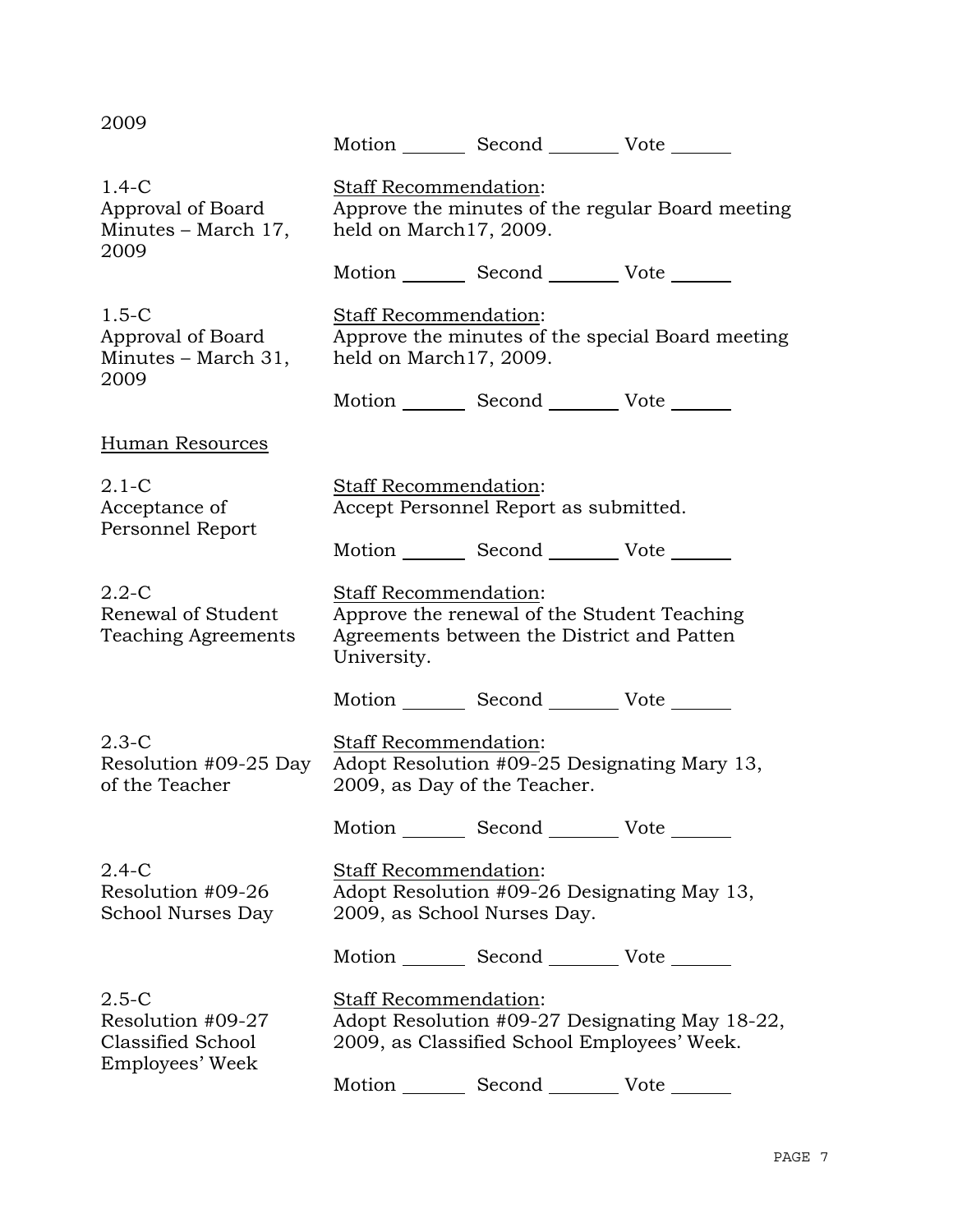2.6-C Resolution #09-24 Management Employees' Week

Staff Recommendation: Adopt Resolution #09-24 Designating May 4-8, 2009, Management Employees' Week.

Motion Second Vote \_\_\_\_\_\_

## Educational Services

# 3.1-C Acceptance of Donations

### Staff Recommendation:

Approve the acceptance of gifts to the District as follows:

Jefferson Elementary School

• 3 Lakeshore tricycles and 3 helmets for the SDC-SH class from Jefferson PTA

## McKinley Elementary School

- \$25 through the Wells Fargo Community Support Campaign from Carl S. Brown
- \$25 matching fund contribution from Wells Fargo
- \$151.37 from Target's Take Charge of Education campaign
- \$500 for computer lab from the Office of Michael Gregory, City of San Leandro's Community Empowerment Fund.

## Roosevelt Elementary School

- \$269.24 through the Community Support Campaign from Wells Fargo
- \$250 for the Helen Ross Promising Young Reader Scholarship from Claudia and Katja Davis

Bancroft Middle School

- 1 case of copy paper from the Hammack family
- 1 ream of copy paper from the Dean family
- 15 cases of All Sport drink for wrestling from 7 UP Bottling Company

## John Muir Middle School

- Several books, Kleenex and white board markers from Dale and Chuck Lew
- Several white board markers, sharpies and Kleenex from Jay Paige
- 1 case of copy paper from Chi Lueng
- 1 ream of copy paper from Xiao Ye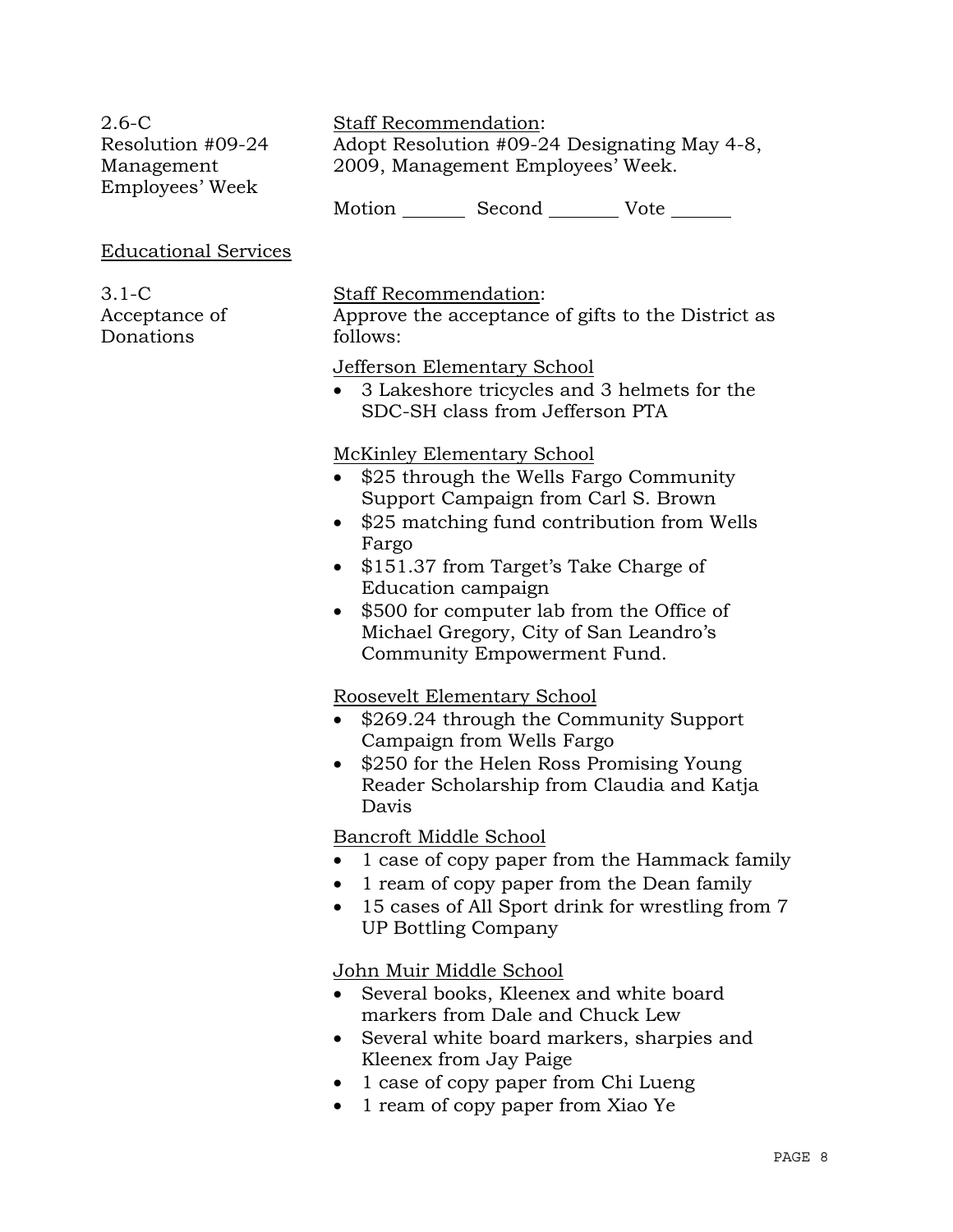|                                                                         | 1 ream of copy paper from Angelica and<br>Valentino Tril<br>1 ream of copy paper from Leticia and Victor<br>Flores<br>20 cases of various types of paper from Ramon<br>Cazares, Fleenor Paper Co.<br>2 reams of white copy paper from Juana Flores<br>$\bullet$<br>and Daniel Esparza<br>15 cases of white copy paper from Region AVID<br>$\bullet$<br>IV Program<br>1 case of white copy paper from Kurt Burton<br>$\bullet$<br>Photography<br>San Leandro High School<br>• Various amounts of paper and office supplies<br>to the library from Danny Hinckley<br>1 case of paper to the Forensic Biology Class<br>from Carmen Sullivan<br>1 Delta Drill Press and a 5-Ton Bearing Press<br>for auto shop from Velda Hughes |
|-------------------------------------------------------------------------|------------------------------------------------------------------------------------------------------------------------------------------------------------------------------------------------------------------------------------------------------------------------------------------------------------------------------------------------------------------------------------------------------------------------------------------------------------------------------------------------------------------------------------------------------------------------------------------------------------------------------------------------------------------------------------------------------------------------------|
| $3.2-C$<br>Non-Public School<br>Contracts                               | Motion _________ Second __________ Vote _______<br>Staff Recommendation:<br>Approve the Non-Public School Contracts for<br>Special Education Students.                                                                                                                                                                                                                                                                                                                                                                                                                                                                                                                                                                       |
|                                                                         | Motion _________ Second __________ Vote _______                                                                                                                                                                                                                                                                                                                                                                                                                                                                                                                                                                                                                                                                              |
| $3.3-C$<br>Recommendation for<br>Readmission from<br>Expulsion          | Staff Recommendation:<br>Approve the recommendation from the Director of<br>Student Support Services for readmission from<br>expulsion for student E13-07/08 who has<br>satisfactorily completed the terms of the<br>rehabilitation plan and is eligible to return to a<br>comprehensive program.                                                                                                                                                                                                                                                                                                                                                                                                                            |
|                                                                         | Motion _________ Second __________ Vote _______                                                                                                                                                                                                                                                                                                                                                                                                                                                                                                                                                                                                                                                                              |
| $3.4-C$<br>Recommendation from<br>Administrative Panel<br>for Expulsion | Staff Recommendation:<br>Approve the Administrative Panel's<br>recommendation not to expel student E09-08/09<br>and instead recommends that the student stay in<br>the current placement in the independent Study<br>Program.                                                                                                                                                                                                                                                                                                                                                                                                                                                                                                |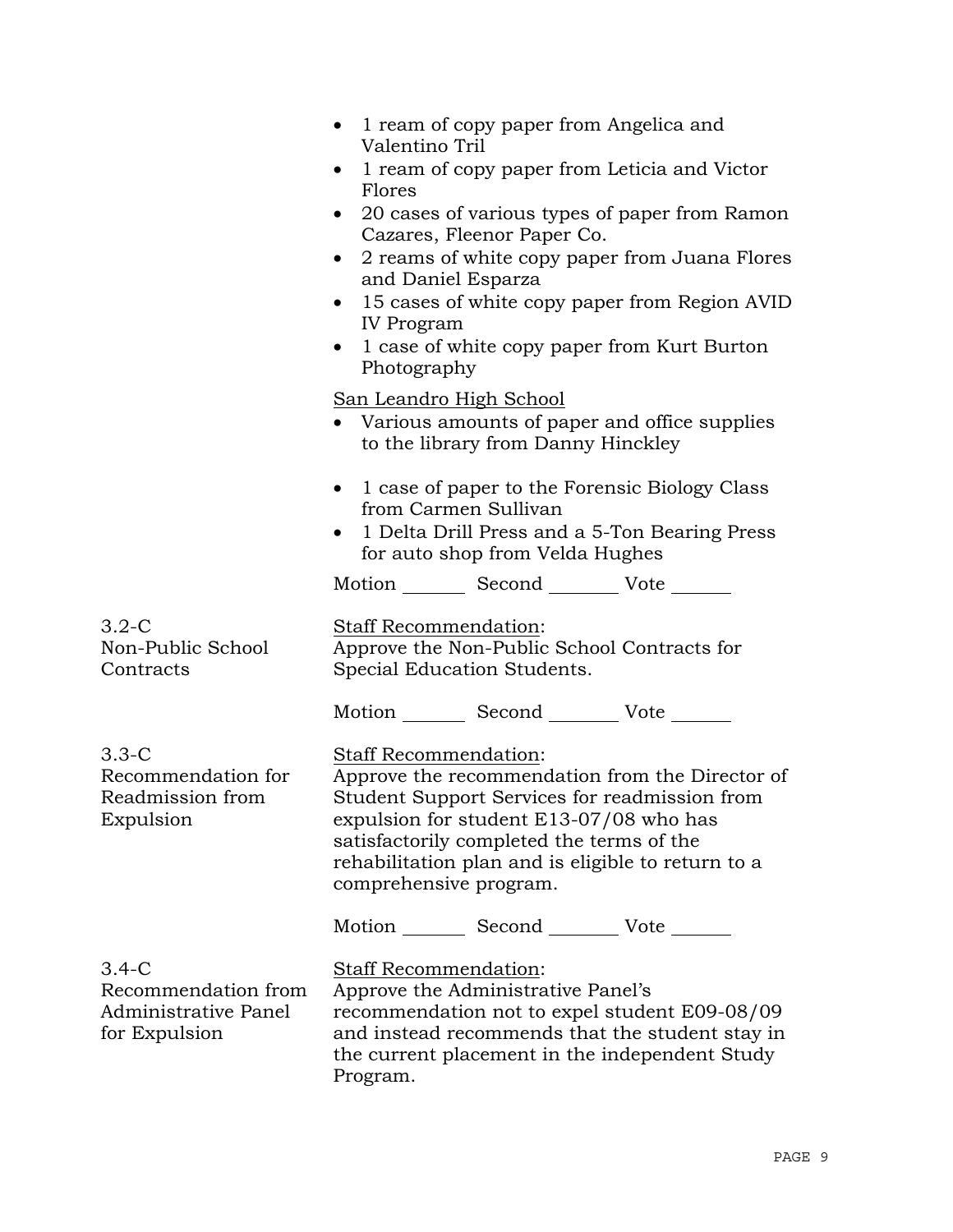|                                                                                                                                                                      |                                                                                        |                               | Motion _________ Second __________ Vote _______                                                                                                                                           |
|----------------------------------------------------------------------------------------------------------------------------------------------------------------------|----------------------------------------------------------------------------------------|-------------------------------|-------------------------------------------------------------------------------------------------------------------------------------------------------------------------------------------|
| $3.5-C$<br>Proposed Changes to<br>Board Policy 1312.3<br>and Administrative<br>Regulations 1312.3,<br>Uniform Complaint                                              | Staff Recommendation:<br>Complaint Procedures.                                         |                               | Approve proposed changes to Board Policy 1312.3<br>and Administrative Regulations 1312.3, Uniform                                                                                         |
| Procedures                                                                                                                                                           |                                                                                        |                               | Motion _________ Second __________ Vote _______                                                                                                                                           |
| $3.6-C$<br>Proposed Changes to<br>Williams Uniform<br>Complaint Procedures,<br>Administrative<br>Regulations 1312.4,<br>Exhibit (1) 1312.4 and<br>Exhibit (2) 1312.4 | Staff Recommendation:<br>Exhibit (2) 1312.4.                                           |                               | Approve the proposed changes to Williams<br>Uniform Complaint Procedures, Administrative<br>Regulations 1312.4, Exhibit (1) 1312.4 and<br>Motion _________ Second __________ Vote _______ |
| <b>Business Operations</b>                                                                                                                                           |                                                                                        |                               |                                                                                                                                                                                           |
| $4.1 - C$<br>Ratification of Payroll                                                                                                                                 | Staff Recommendation:<br>Ratify March 2009 payroll in the amount of<br>\$4,755,808.47. |                               |                                                                                                                                                                                           |
|                                                                                                                                                                      |                                                                                        |                               | Motion _________ Second __________ Vote _______                                                                                                                                           |
| $4.2-C$<br>Approval of Bill<br>Warrants                                                                                                                              | Staff Recommendation:                                                                  | the amount of \$6,688,888.31. | Approve Bill Warrants #88801455-88867051 in                                                                                                                                               |
|                                                                                                                                                                      |                                                                                        |                               | Motion _________ Second __________ Vote _______                                                                                                                                           |
| $4.3-C$<br>Intra-Budget Transfers                                                                                                                                    | Staff Recommendation:<br>March 2009.                                                   |                               | Approve the request for Intra-Budget Transfers for                                                                                                                                        |
|                                                                                                                                                                      |                                                                                        |                               | Motion _________ Second ___________ Vote _______                                                                                                                                          |
| $4.4-C$<br>Resolution #09-23 to<br>Declare Certain<br><b>Equipment Surplus</b><br>and/or Obsolete.                                                                   | Staff Recommendation:                                                                  |                               | Adopt Resolution #09-23 to declare certain<br>equipment surplus and/or obsolete due to the age<br>and condition of the designated equipment.                                              |
|                                                                                                                                                                      |                                                                                        |                               | Motion _________ Second ___________ Vote _______                                                                                                                                          |
| $4.5-C$                                                                                                                                                              | <b>Staff Recommendation:</b>                                                           |                               |                                                                                                                                                                                           |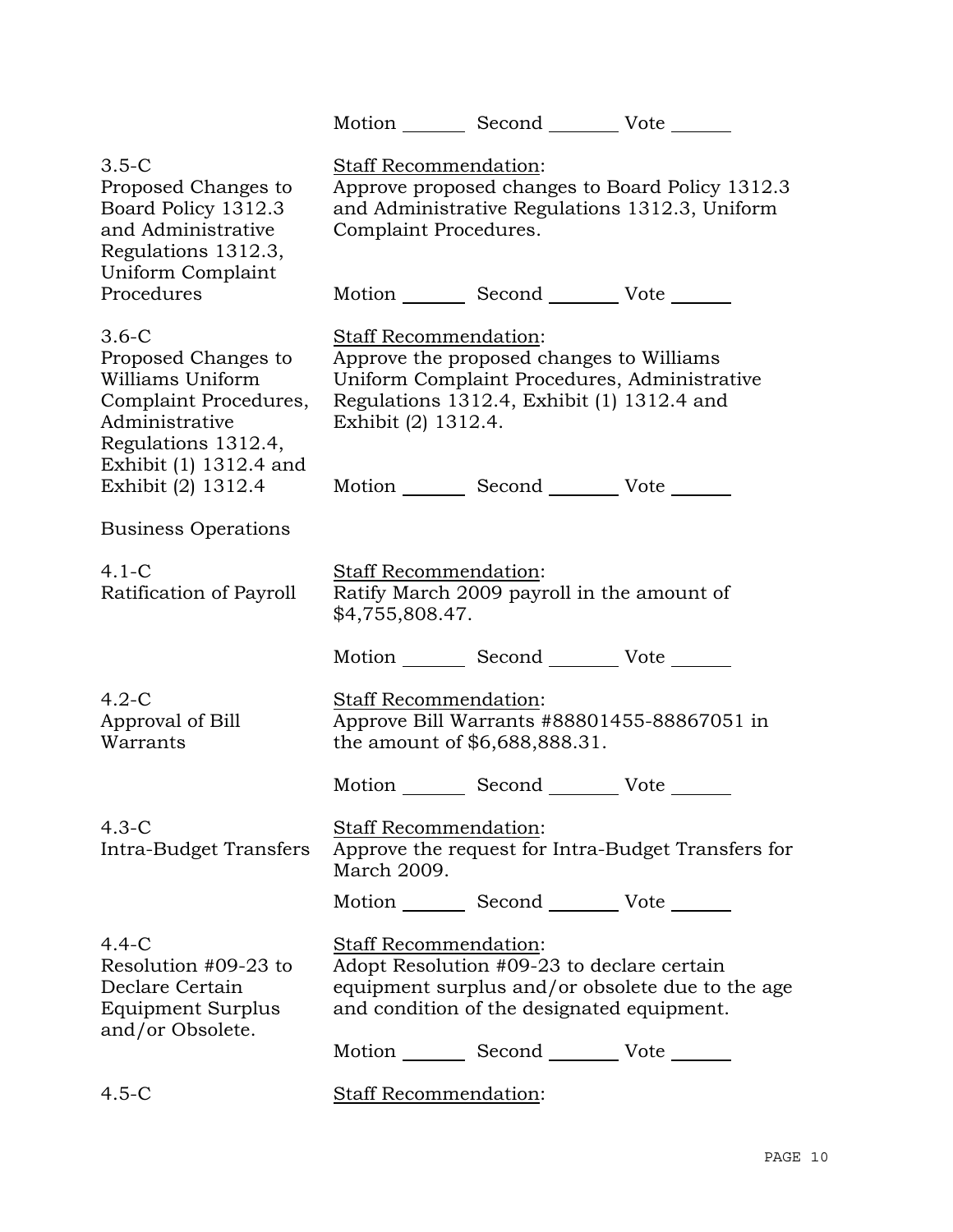| Independent Auditor<br>Contract Renewal –<br>Perry-Smith LLP | 30, 2009. |        | Approve Perry-Smith LLP as the District's audit<br>firm for the 2008-2009 fiscal year ending June |  |
|--------------------------------------------------------------|-----------|--------|---------------------------------------------------------------------------------------------------|--|
|                                                              | Motion    | Second | Vote                                                                                              |  |

## Facilities and Construction

| $5.1 - C$                    | <b>Staff Recommendation:</b>                    |
|------------------------------|-------------------------------------------------|
| <b>Construction Contract</b> | Approve award of the construction contract with |
| with Sequoia Pacific         | Sequoia Pacifica Builders, Inc., the lowest     |
| Builders, Inc. for the       | responsive, responsible bidder, for the San     |
| San Leandro High             | Leandro High School Library Expansion, for Bid  |
| School Library               | Package #09-01 in the amount of \$648,420,      |
| Expansion                    | which is 13.3% below budget.                    |
|                              | Motion<br>Second<br>Vote                        |

## **9:35-9:55 p.m. CONFERENCE ITEMS**

These items are submitted for advanced planning and to assist the Board in establishing future agenda items. The board may, however, take action on the following:

General Services

1.1-CF

Staff Recommendation:

|                | Vote                                                                                                                                                                                                                                                                                                                                                                                                                                                                                                              |
|----------------|-------------------------------------------------------------------------------------------------------------------------------------------------------------------------------------------------------------------------------------------------------------------------------------------------------------------------------------------------------------------------------------------------------------------------------------------------------------------------------------------------------------------|
| web.<br>Motion | The Board will discuss and consider approving<br>the contract between California School Boards<br>Association (CSBA) and San Leandro Unified<br>School District for Agenda Online, a web-based<br>application and hosting service to be used by the<br>District to facilitate the development and<br>distribution of board meeting agenda packets by<br>enabling the District to create board meeting<br>agendas, attach or link supporting documents,<br>record minutes and publish these items on the<br>Second |

## **9:55-10:00 p.m. INFORMATION**

These items are intended to keep the Board informed on various District business matters which do not require action by the Board.

Educational Services